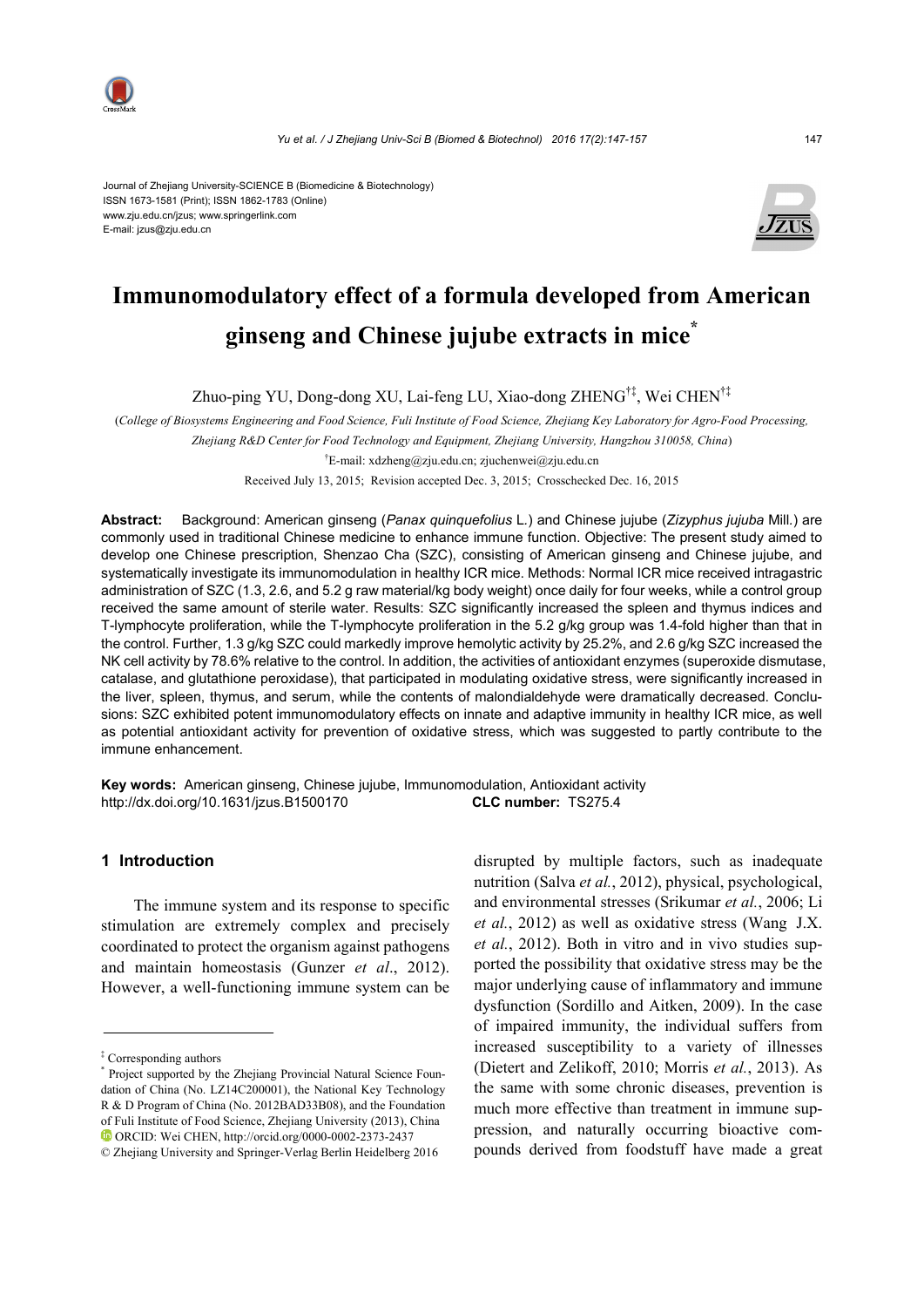contribution as a result of few side-effects and lower toxicity (Gil and Rueda, 2002; Zhang *et al.*, 2013).

American ginseng (*Panax quinquefolius* L.), mainly grown in the United States and Canada, has occupied a prominent position in the enhancement of immune function (Yuan *et al.*, 2010; Lemmon *et al.*, 2012). In the past few decades, information on certain phytochemical features as well as chemical composition of gensenosides of American ginseng has been obtained (Qi *et al.*, 2011). Also, pharmacological effects of American ginseng have been discovered. Ginseng saponins or ginsenosides are generally considered to be the major active constituents responsible for several pharmacological effects on cardiovascular disease (Li *et al.*, 2010), endocrine disorders (Mucalo *et al.*, 2013), cognitive function (Yuan *et al.*, 1998), immune system, and cancer (Ichikawa *et al.*, 2009; Kim, 2012; Barton *et al.*, 2013). Because of its health benefits, particularly for its immune-enhancing effects, American ginseng has been made into a variety of products (Lesser and Shick, 1989), like capsule, liquid, and tablet products. However, the bottled beverage product may be more innovative and prospective compared with those product types.

Jujube (*Zizyphus jujuba* Mill.), a native fruit from China with a history of over 4000 years, has been widely used for the production of food itself, food additives, and flavorings on account of its particular nutritional value (Wang, 2011; Gao *et al.*, 2013). As a result of developments in food research, much work has been done on jujube in recent decades and the nature of the polysaccharides present in jujube has been studied (Li *et al.*, 2007; Zhao *et al.*, 2008). On account of the abundance of polysaccharides in jujube, much attention has been directed to their extensive bioactivities in regard to immunomodulation (Zhang *et al.*, 2013), anti-cancer (Plastina *et al.*, 2012), anti-virus (Yen *et al.*, 2014), and anti-oxidation properties (Shen *et al.*, 2009). Although, jujube fruits can be made into paste, puree, syrup, and preparations to aid digestion and general health, deep-processing jujube products are still rare. Hence, it is worth studying the deep-processing jujube product to fulfill its maximizing value.

Previous reports suggested that mixtures of some bioactive components may exert a better effect compared with compounds used individually (Huang *et al.*, 2007), which has motivated us to develop a new formula called Shenzao Cha (SZC), comprising American ginseng and Chinese jujube. The product was formulated with stable levels of total saponins and polysaccharides. The objective of the present study is to evaluate the immunomodulatory effect of SZC in a normal mouse model and to determine its antioxidant activity which might be relevant to immune enhancement.

#### **2 Materials and methods**

#### **2.1 Materials**

The American ginseng extract (Batch No. 20130103) was purchased from Ningbo Liwah Pharmaceutical Co., Ltd. (Ningbo, China), and Chinese jujube (Batch No. 130627) was purchased from East China Medicine Slice Co., Ltd. (Hangzhou, China). Yeast artificial chromosome-1 (YAC-1) cell, a murine lymphoma cell line, was purchased from the Cell Bank of the Chinese Academy of Sciences (Shanghai, China). Fetal bovine serum was purchased from Zhejiang Tianhang Biological Technology Co., Ltd. (Hangzhou, China). Sheep red blood cells (SRBCs) were purchased from Sinri Bioengineering Co., Ltd. (Hangzhou, China). Nonidet P-40 (NP-40) was purchased from the Beyotime Institute of Biotechnology (Jiangsu, China). Trypan blue, 3-(4,5 dimethyl-2-thiazolyl)-2,5-diphenyltetrazolium bromide (MTT), and concanavalin A (ConA) were purchased from Sigma (St. Louis, MO, USA). Roswell Park Memorial Institute 1640 (RPMI 1640) medium powder was purchased from Gibco (Grand Island, NY, USA). Ginsenoside Re, D-glucose, and isopropanol alcohol were purchased from Aladdin Industrial Co. (Shanghai, China). The 96-well round-bottom plates and 24-well plates were purchased from Corning Incorporated (New York, USA). Lactate dehydrogenase (LDH), superoxide dismutase (SOD), catalase (CAT), glutathione peroxidase (GSH-Px), and malondialdehyde (MDA) assay kits were purchased from the Nanjing Jiancheng Bioengineering Institute (Nanjing, China).

#### **2.2 Preparation of SZC**

The SZC utilized in this study was developed from American ginseng (*P. quinquefolius* L.) and Chinese jujube (*Z. jujuba* Mill.). The American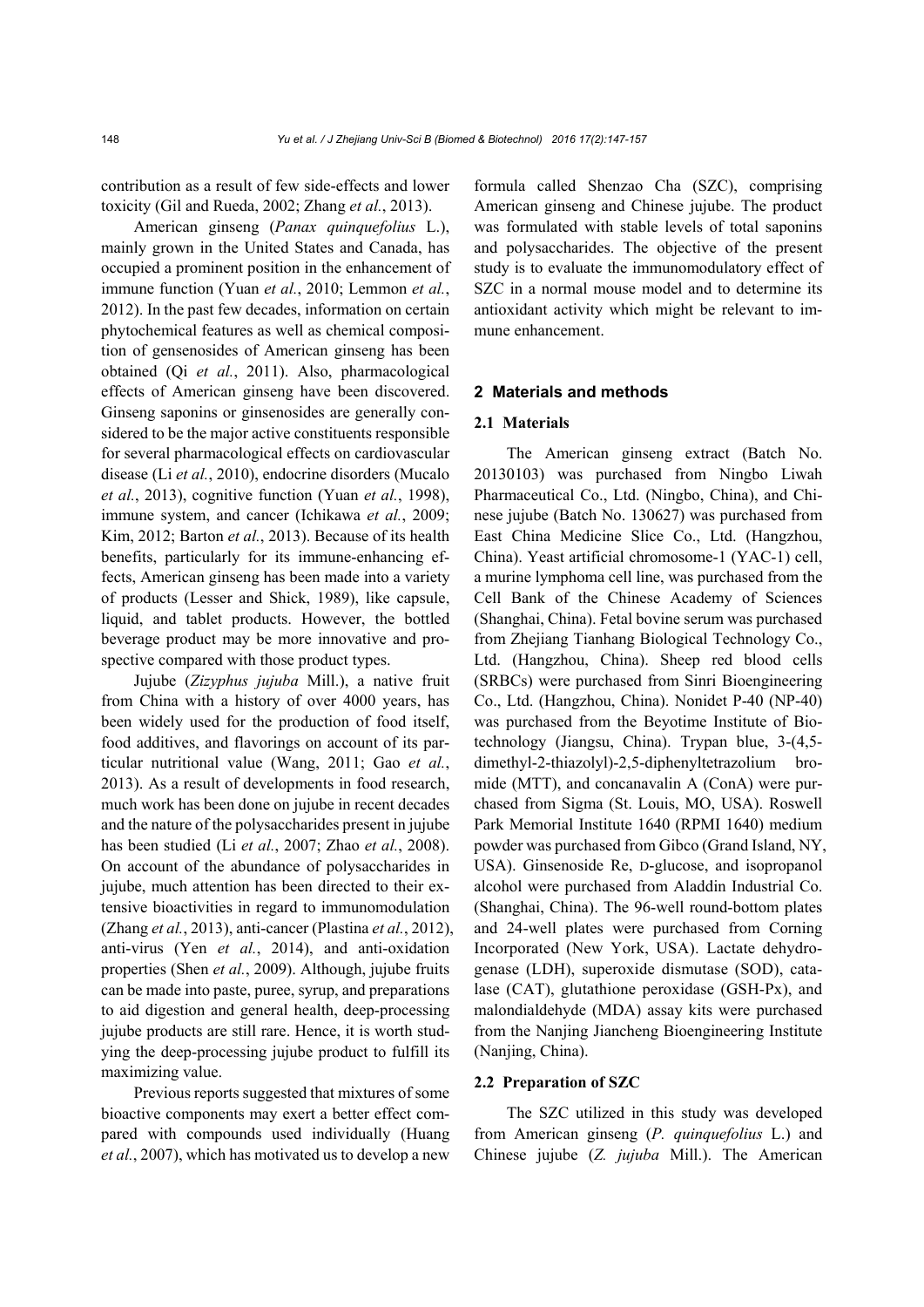ginseng extract was dissolved in sterile water at a concentration of 0.26% (2.6 g/L). Jujube extract was prepared as follows: pulp was soaked in water at a ratio of 1:9 (w/w) for 1 h, hydrolyzed with pectinase for 4 h, then centrifuged at 3500 r/min for 15 min. Jujube and American ginseng extract solution were mixed at a ratio of 2:5  $(v/v)$  to generate SZC. Finally, SZC was concentrated with a rotary evaporator under reduced pressure, and the concentrated solution was diluted with sterile water before use.

The total saponin content was determined following the method described by Xie *et al*. (2012) and ginsenoside Re was used as the standard. The amount of total polysaccharide in the sample was measured by the phenol-sulfuric acid colorimetric method (Wang D. *et al.*, 2012) with glucose as a standard. The total saponin and polysaccharide contents in SZC were 7.84 and 16.82 mg/g raw material, respectively.

## **2.3 Animal experiments**

Specific pathogen-free (SPF) ICR male mice  $((20±2)$  g) were purchased from Shanghai Super-B&K Laboratory Animal Co., Ltd. (Shanghai, China) with a certificate No. SCXK (hu) 2013-0016. The mice were 6–7 weeks old at the start of the experiment. Mice were maintained in a temperature-controlled environment ((22 $\pm$ 2) °C) with a 12 h/12 h light/dark cycle and given free access to water and food throughout the experiment. Any aspect of the work that involved experimental animals and their care was approved by the Committee on the Ethics of Animal Experiments of Zhejiang University in compliance with the National Institutes of Health Guide for Care and Use of Laboratory Animals.

After an acclimation period of 5 d, mice were randomly divided into four groups: control group (sterile water), SZC low-dose group (1.3 g raw material/kg body weight (BW)), SZC medium-dose group (2.6 g raw material/kg BW), and SZC high-dose group (5.2 g raw material/kg BW). All animals received intragastric administration once daily for four weeks. The body weight of mice was weighed at the start, in the middle, and at the end of the experiment.

#### **2.4 Assay of spleen and thymus indices**

Twenty-four hours after the last intragastric administration, animals were weighed and sacrificed. Spleen and thymus were then excised and weighed immediately, and the organ indices were calculated according to the following formula:  $W_1/W_0$ , where  $W_1$ is the weight of spleen or thymus, and  $W_0$  is the weight of the whole body.

## **2.5 Assay of serum hemolysis**

After 24-d administration, each mouse was immunized by intraperitoneal injection of 0.2 ml suspension of 2% SRBCs. Four days later, blood from SRBC-immunized mice was collected and allowed to clot for 1–2 h. Serum was collected by centrifugation at 2000 r/min for 10 min. Assay of serum hemolysis was performed based on the method of Jiang *et al*. (2013). Briefly, the serum was diluted 500-fold with 0.9% (9 g/L) NaCl, and 1 ml of the diluted serum was mixed with 0.5 ml of 10% SRBCs (in 0.9% NaCl) and 1 ml of diluted guinea pig serum (1:10 (v/v) dilution). A blank control employing 0.9% NaCl solution instead of mouse serum was prepared synchronously. After incubation at 37 °C for 25 min, the reaction was terminated in an ice bath. The samples were centrifuged at 2000 r/min for 10 min at 4  $^{\circ}$ C, and supernatants were collected and mixed with 3 volumes of Drabkin's reagent  $(1.0 \text{ g NaHCO}_3, 0.05 \text{ g KCN}, 0.2 \text{ g})$  $K_3Fe(CN)_6$ , which was made up to 1 L with distilled water). At the same time, 0.25 ml SRBCs were blended with 4 ml Drabkin's reagent as half hemolysis. The absorbance at 540 nm was read against the blank control. The hemolytic activity was calculated according to the following formula: hemolytic complement activity  $(HC_{50})=A_s/A_h \times 500$ , where  $A_s$  is the absorbance of test sample, and *A*h is the absorbance of half hemolysis.

#### **2.6 Assay of splenic lymphocyte proliferation**

Splenocyte proliferation was measured by an MTT assay as described by Yang *et al*. (2009) with some modifications. Mice spleens were collected aseptically, homogenized gently in Hank's solution with a pair of forceps, and passed through a 200-mesh fine steel sieve to obtain single-cell suspensions. After washing three times with Hank's solution, the splenocytes were re-suspended in RPMI 1640 complete medium (RPMI 1640 medium with 10% fetal bovine serum, 100 U/ml streptomycin, and 100 U/ml penicillin) and adjusted to a concentration of  $3 \times 10^6$  cells/ml. The cell numbers were counted by the trypan blue dye exclusion technique. Cell viability exceeded 95%.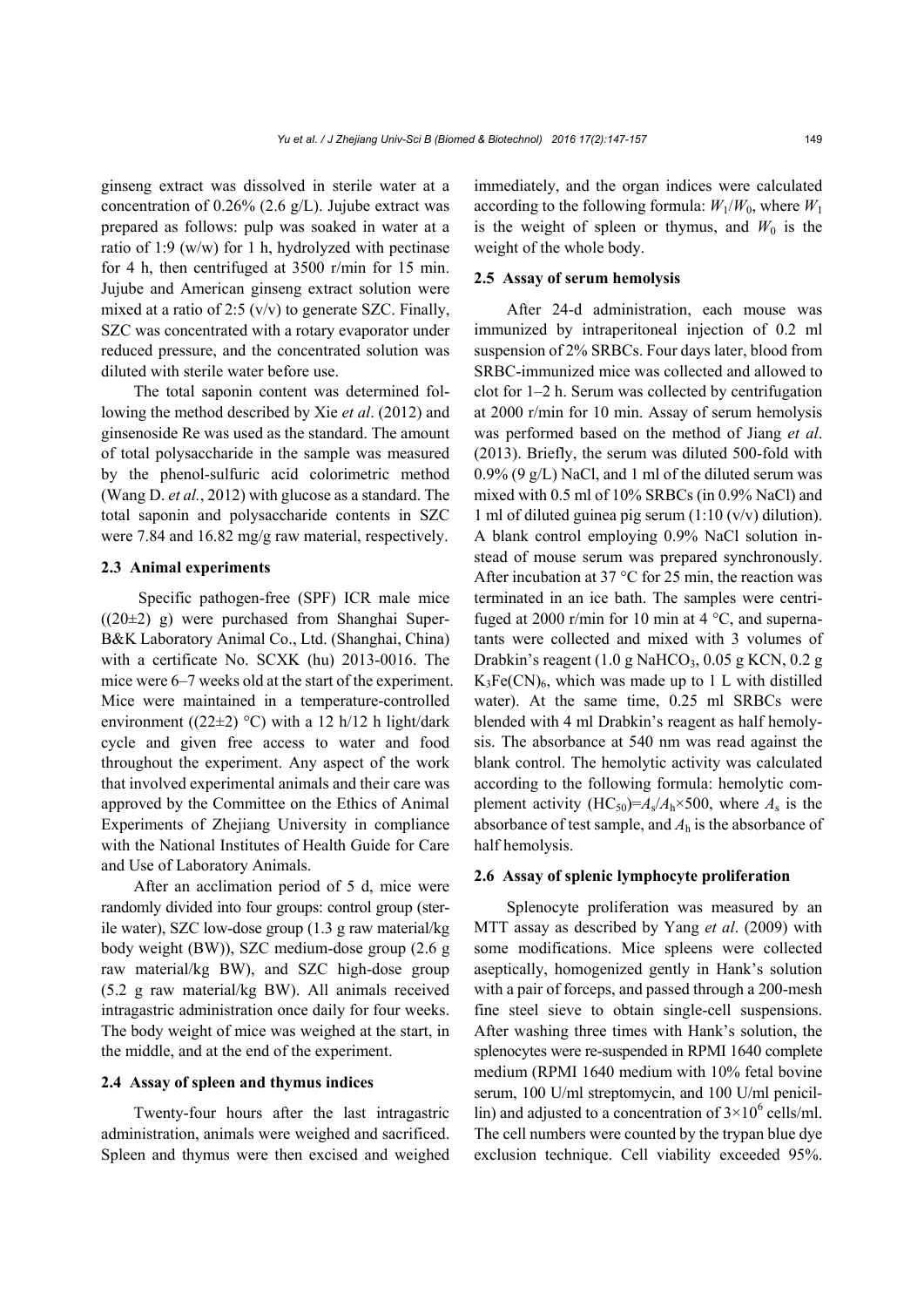Then, cell suspensions were seeded into 24-well plates at 1 ml/well and cultured with 7.5 μg/ml ConA as stimulated samples or without ConA as nonstimulated samples. The plates were placed in a humid atmosphere with 5%  $CO<sub>2</sub>$  at 37 °C. After 68 h of incubation, 50 μl of MTT solution (5 mg/ml) was added to each well for another 4-h incubation. Finally, 1 ml of isopropanol solution was added to fully solubilize the purple formazan crystals. The absorbance at 570 nm was read on an automated microplate reader.

The proliferation capacity of splenocytes was evaluated according to the following formula: *A*test− *A*control, where *A*test is the absorbance of the stimulated sample, and  $A_{control}$  is the absorbance of the nonstimulated sample.

#### **2.7 Assay of natural killer (NK) cell activity**

The splenic natural killer cell activity was determined by its cytotoxicity against YAC-1 using a LDH release assay. The assay was performed as previously described with some modifications (Lv *et al.*, 2013). In brief, splenocytes, acting as effector cells, were prepared as described, and YAC-1 cells were used as target cells in their log phase. Effector cells and target cells were mixed in a ratio of 50:1 in the 96-well round-bottom plates and co-incubated at 37 °C for 4 h in a humidified atmosphere of 5%  $CO<sub>2</sub>$ . After incubation, supernatants were collected for the detection of LDH activity, following the instructions of the LDH cytotoxicity detection kit. The percentage of cell-mediated cytotoxicity was calculated according to the following formula: NK cell activity  $(\% )$ =  $(A_f - A_n)/(A_m - A_n) \times 100\%$ , where  $A_f$  is the LDH release due to the co-incubation of effector and target cells, *A*n is the LDH release due to target cells incubated in the culture medium alone, and  $A<sub>m</sub>$  is the LDH release achieved by the addition of 1% NP-40 to target cells.

#### **2.8 Biochemical assays**

Twenty-four hours after the last sample administration, the serum, liver, spleen, and thymus were collected and stored at −80 °C for biochemical assay. The tissues were minced and homogenized in 10 volumes of cold 0.9% NaCl. Homogenates were centrifuged at 3000 r/min at 4 °C for 10 min. Protein contents in the homogenate supernatant were detected with the Coomassie brilliant blue method, while SOD, GSH-Px, and CAT activities and MDA content were all determined with commercial available assay kits following the manufacturers' protocols.

SOD was determined according to the manufacturer's protocol of SOD assay kit A001-1. Briefly, to achieve the optimal detection range, 20 μl of serum, 60 μl of 0.5% (5 g/L) liver homogenate, 100 μl of 2% (0.02 g/ml) spleen homogenate, and 100 μl of  $2\%$ (0.02 g/ml) thymus homogenate were prepared and then used for determination of SOD, respectively. The absorbance was measured at 550 nm on a microplate reader.

CAT in this study was measured according to the manufacturer's protocol of CAT assay kit A007-1. Briefly, to achieve the optimal detection range, 20 μl of serum, 60 μl of 0.5% liver homogenate, 100 μl of 2% spleen homogenate, and 100 μl of 2% thymus homogenate were prepared for the determination of CAT, respectively. The absorbance of samples was detected at 405 nm at the end of reaction.

GSH-Px was determined based on the manufacturer's protocol of GSH-Px assay kit A005. Briefly, to achieve the optimal detection range, 100 μl of 5-fold diluted serum, 200 μl of 0.25% liver homogenate, 200 μl of 1.5% spleen homogenate, and 200 μl of 5% thymus homogenate were prepared and then used for determination of GSH-Px, respectively. The absorbance of samples was detected at 412 nm at the end of reaction.

MDA was determined according to the manufacturer's protocol of MDA assay kit A003-1. Briefly, to achieve the optimal detection range, 100 μl of serum, 200 μl of 10% liver homogenate, 200 μl of 10% spleen homogenate, and 200 μl of 10% thymus homogenate were prepared for the determination of MDA, respectively. The optical density (OD) of samples was measured at 450 nm.

## **2.9 Statistical analysis**

All statistical analyses were performed with SPSS software for Windows, Version 17.0 (SPSS Inc., Chicago, Illinois, USA). Quantitative data were evaluated by one-way analysis of variance (ANOVA) followed by the Duncan's test and expressed as the mean±standard error of the mean (SEM). *P*-values less than 0.05 were regarded as significant, while *P*-values less than 0.01 were considered to be extremely significant.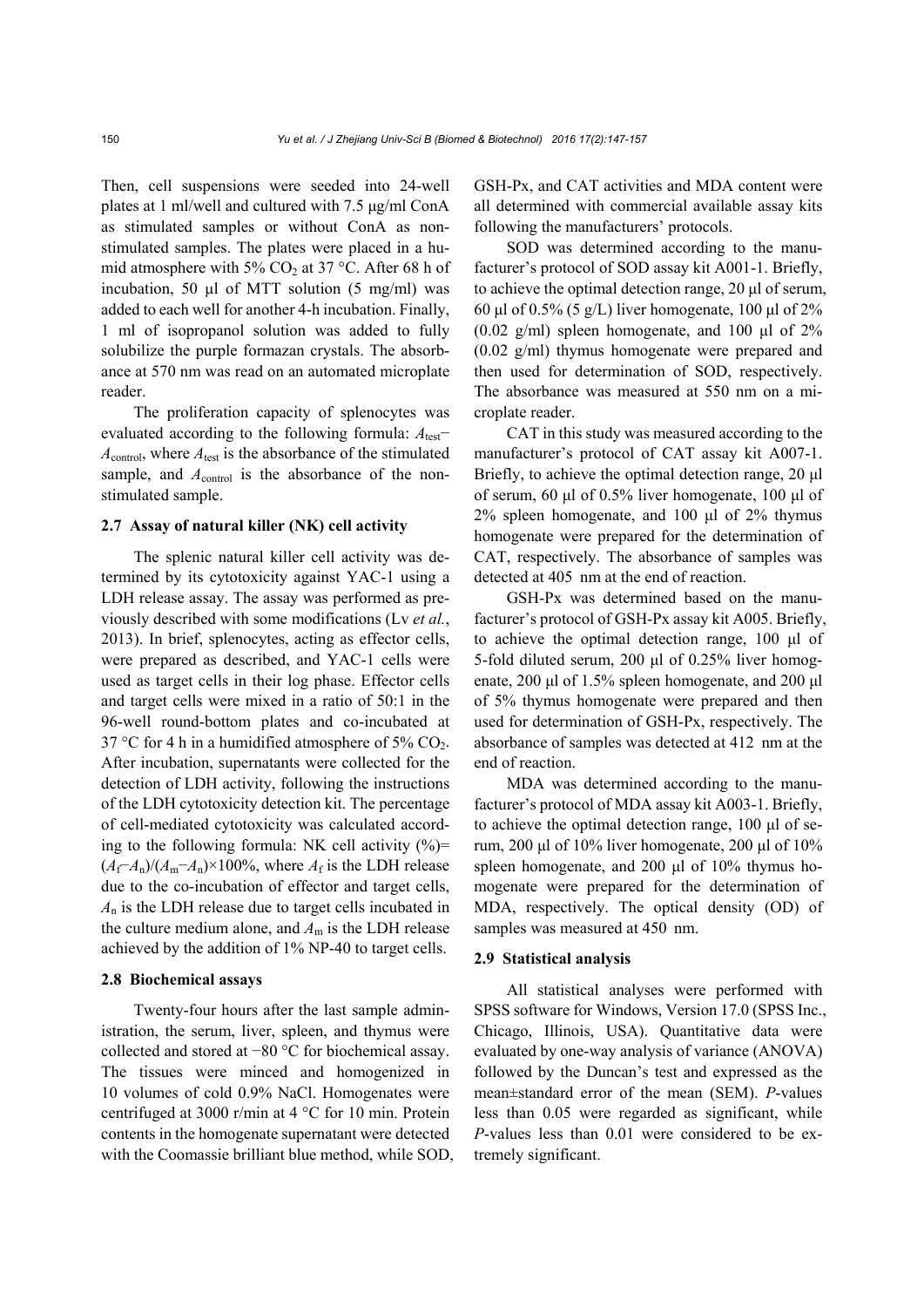## **3 Results**

## **3.1 Effects of SZC on body weight and spleen and thymus indices**

In order to investigate the immunomodulatory effect of SZC, we first studied its protection against degenerative changes of the spleen and thymus. Table 1 demonstrated that all doses of SZC significantly increased the spleen and thymus indices in mice  $(P<0.01)$ . In the high-dose group  $(5.2 \text{ g/kg})$ , the spleen and thymus indices were approximately 1.6 and 1.9-fold higher than those in the control group, respectively.

**Table 1 Effect of Shenzao Cha (SZC) on spleen and thymus indices** 

| Group          | Spleen index<br>(mg/g) | Thymus index<br>(mg/g)        |
|----------------|------------------------|-------------------------------|
| Control        | $3.73 \pm 0.23$        | $1.12\pm0.10$                 |
| $1.3$ g/kg SZC | $5.74 \pm 0.19$ **     | $1.83 \pm 0.09$ **            |
| 2.6 g/kg SZC   | $5.82\pm0.17**$        | $1.92 \pm 0.07$ **            |
| 5.2 $g/kg$ SZC | $5.96 \pm 0.22$ **     | $2.11 \pm 0.12$ <sup>**</sup> |

\*\* *P*<0.01 vs. control group. Data are expressed as mean±SEM (*n*=10)

Mice in different groups showed similar body weights at the same time point (Fig. 1), and no death or abnormality was observed throughout the experiment. These results indicated that SZC could markedly increase spleen and thymus indices without side-effects on the body weight of healthy ICR mice.



**Fig. 1 Effect of Shenzao Cha (SZC) on the body weights of mice during the experiment period**  Data are expressed as mean±SEM (*n*=10)

## **3.2 Effect of SZC on hemolytic activity**

Hemolytic complement activity  $(HC_{50})$  was measured in SRBC-immunized mice to estimate the activity of serum hemolysis. As shown in Fig. 2a,  $HC_{50}$  values in the SZC administration groups were improved by 25.2% (1.3 g/kg), 13.3% (2.6 g/kg), and 13.8% (5.2 g/kg), respectively, compared with the control group. A significant difference was found between the low-dose (1.3 g/kg) group and control group (*P*<0.05). Thus, our results suggested that oral administration of SZC could play a positive role in humoral immunity.



**Fig. 2 Effect of Shenzao Cha (SZC) on the immune function in healthy ICR mice** 

(a) The formation of serum hemolysin; (b) The proliferation of splenic lymphocytes; (c) The activity of splenic NK cells. *P*<0.05 vs. control group. Data are expressed as mean±SEM (*n*=10)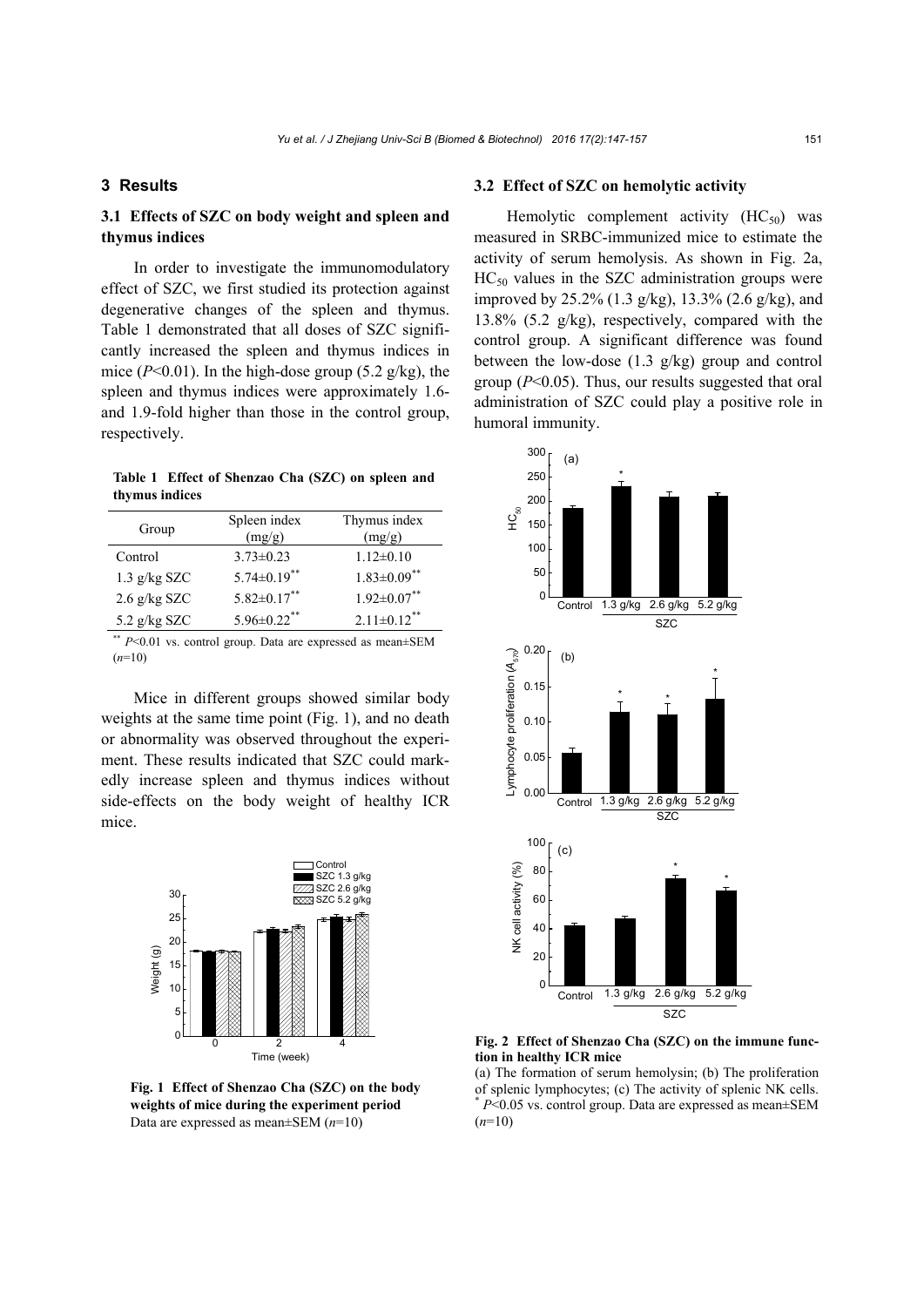#### **3.3 Effect of SZC on splenic lymphocyte proliferation**

The effect of SZC on splenic lymphocyte proliferation was evaluated and the results are shown in Fig. 2b. In combination with T-cell mitogen (ConA, 7.5 μg/ml), SZC (1.3, 2.6, and 5.2 g/kg) administration markedly facilitated splenocyte proliferation. The largest lymphocyte proliferation, which was 1.4-fold higher than that in the control group, was observed in the high-dose (5.2 g/kg) group. The positive effect of SZC on T-lymphocyte proliferation implies that it has the potential to enhance cellular immunity.

## **3.4 Effect of SZC on splenic NK cell activity**

The amount of LDH released into culture medium from damaged YAC-1 cells was chosen as an indicator of NK cell activity and determined by colorimetric assay (Fig. 2c). The NK cell activities in 2.6 and 5.2 g/kg SZC administration groups were significantly enhanced compared with the control group. In particular, 2.6 g/kg SZC administration increased the NK cell activity by 78.6% relative to the control.

## **3.5 Effects of SZC on the activities of SOD, GSH-Px, and CAT**

To examine the effect of SZC on antioxidant activity in mice, the activities of antioxidant enzymes (SOD, GSH-Px, and CAT) in liver, spleen, thymus, and serum were measured.

As illustrated in Figs. 3a and 3b, SOD activities in liver and serum were noticeably raised (*P*<0.05) in all SZC-fed groups compared with controls. In thymus, the highest SOD activity was observed in the 1.3 g/kg administration group. Medium- (2.6 g/kg) and high-dose (5.2 g/kg) SZC also showed a minimal promoting effect (Fig. 3a). No significant difference was noticed in spleen, although the amounts in SZC administration groups were higher than those in controls (Fig. 3a).

For GSH-Px activities in liver and thymus, low- (1.3 g/kg) and medium-dose (2.6 g/kg) SZC both showed significant increases (*P*<0.05; Fig. 4a). SZC administration (1.3, 2.6, and 5.2  $g/kg$ ) all apparently raised the GSH-Px activity in serum compared with the sterile water control. In particular, 2.6 g/kg SZC administration increased the GSH-Px activity by



**Fig. 3 Effects of Shenzao Cha (SZC) on the activities of SOD in liver, spleen, and thymus (a) and serum (b)**  $* P<0.05$  vs. control group. Data are expressed as mean $\pm$ SEM (*n*=8)



**Fig. 4 Effects of Shenzao Cha (SZC) on the activities of GSH-Px in liver, spleen, and thymus (a) and serum (b)** \* *P*<0.05 vs. control group. Data are expressed as mean±SEM (*n*=8)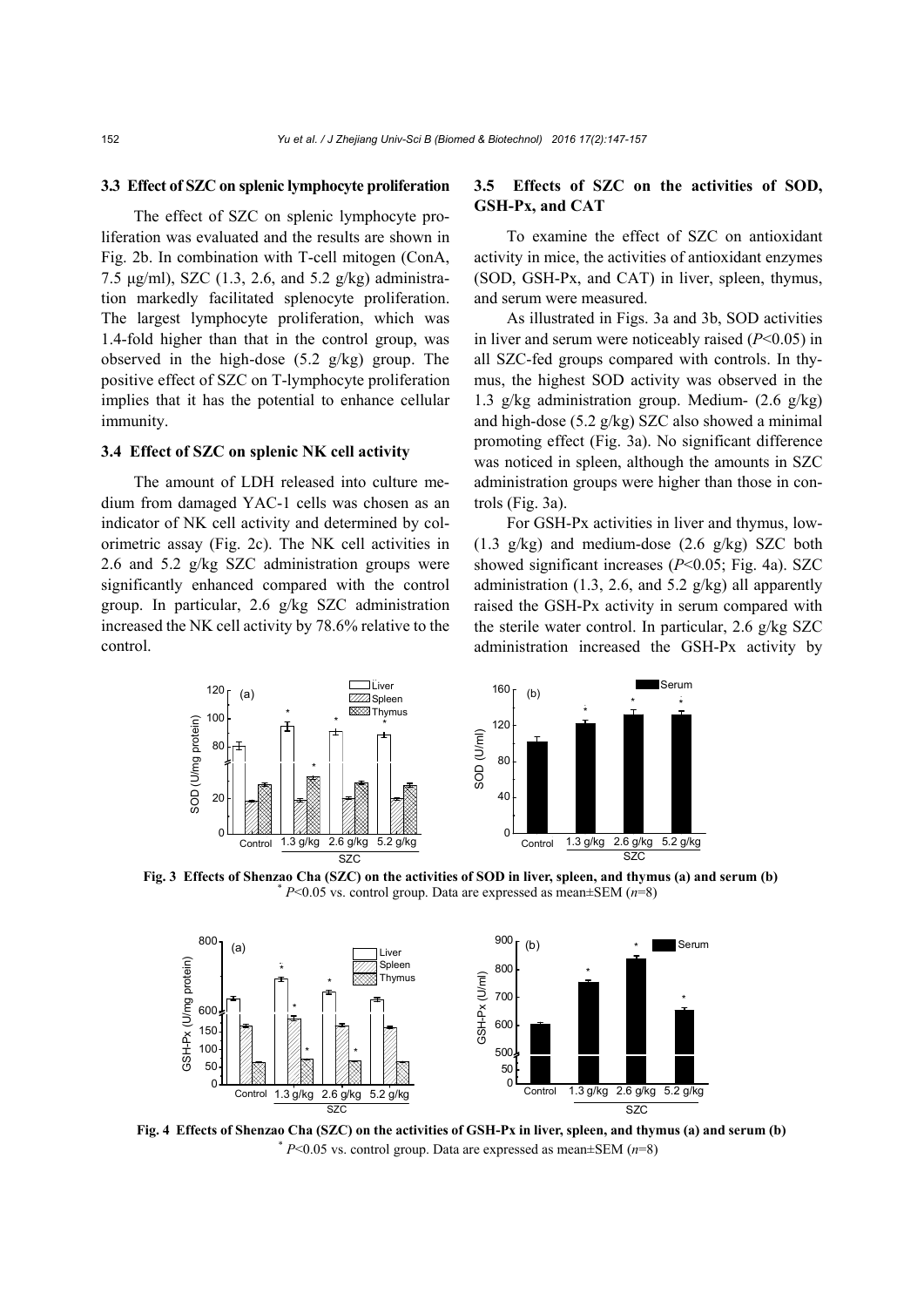38.5% relative to controls (Fig. 4b). In the case of spleen, only low-dose  $(1.3 \text{ g/kg})$  SZC significantly improved the GSH-Px activity (Fig. 4a).

As shown in Fig. 5a, the CAT activity in liver was significantly raised by SZC at all doses. Specifically, 1.3 g/kg SZC administration exhibited the greatest increase. SZC administration also improved the CAT activity in spleen by  $13.0\%$  (1.3 g/kg), 37.8% (2.6 g/kg), and 55.0% (5.2 g/kg), respectively, relative to sterile water controls. Apart from the low-dose group, SZC administration groups displayed a significant difference compared with the control group (Fig. 5a). The greatest CAT activity in serum was observed in the 2.6 g/kg SZC treatment group. Low-  $(1.3 \text{ g/kg})$  and high-dose  $(5.2 \text{ g/kg})$  also showed a significant promoting effect (Fig. 5b).

#### **3.6 Effects of SZC on the content of MDA**

For liver, the contents of MDA in low-  $(1.3 \text{ g/kg})$ and medium-dose (2.6 g/kg) groups were significantly lower than those in controls (Fig. 6a). In serum, different doses of SZC significantly reduced the MDA levels by 25.5% (1.3 g/kg), 40.8% (2.6 g/kg), and 24.1% (5.2 g/kg), respectively, relative to controls (Fig. 6b). SZC reduced the MDA contents in spleen and thymus to some extent, but only the difference between the low-dose group  $(1.3 \text{ g/kg})$  and control was statistically significant (Fig. 6a).

## **4 Discussion**

The immune system, consisting of innate and adaptive immunity, is the human's ultimate defense against infection. Moreover, it has been considered as a health indicator and longevity predictor. However, stress, fatigue, and chemotherapy can result in undesirable immune suppression (Srikumar *et al.*, 2006; Wang J.X. *et al.*, 2012). In addition, immune cell functions, such as microbicidal activity of phagocytes and the lymphoproliferative response to mitogens, are related to the generation of reactive oxygen species (ROS) (Goldstone and Hunt, 1997). Excessive accumulation of ROS can exert negative effects on immune cells. For example, they can attract cellular components by oxidizing membrane lipid and



**Fig. 5 Effects of Shenzao Cha (SZC) on the activities of CAT in liver and spleen (a) and serum (b)**  $P$ <0.05 vs. control group. Data are expressed as mean $\pm$ SEM (*n*=8)



**Fig. 6 Effects of Shenzao Cha (SZC) on the contents of MDA in liver, spleen, and thymus (a) and serum (b)** \* *P*<0.05 vs. control group. Data are expressed as mean±SEM (*n*=8)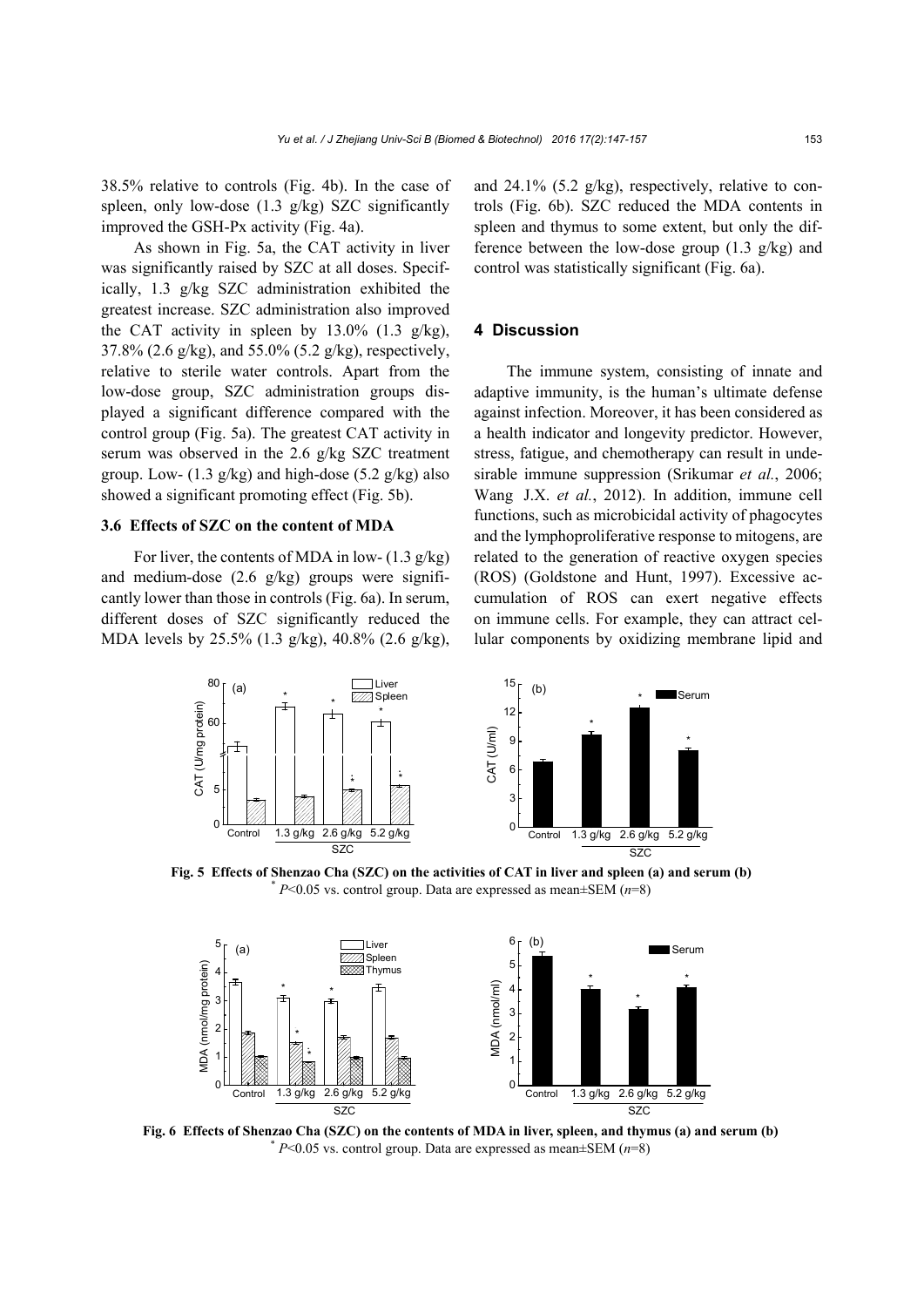accelerating glutathione (GSH) depletion (D'Autreaux and Toledano, 2007) eventually resulting in oxidative damage and immune depression. It is noticeable that food materials which are rich in bioactive constituents can neutralize ROS, protect organisms from oxidative damage, and enhance immune function. Among those food materials, American ginseng and Chinese jujube have attracted great attention in recent decades for their diverse pharmacological activities, particularly in immunomodulatory activity. According to published reports, American ginseng extract can modulate the immune function by promoting antibody formation, cytokine production, and NK cell activity, and preventing the effects of oxidative stress in mice (Yuan *et al*., 2010). Polysaccharides extracted from jujube can increase thymus and spleen indices as well as enhance the proliferation of splenocytes and peritoneal macrophages in mice (Zhao *et al.*, 2006; Gao *et al.*, 2013). Therefore, we developed a formula (SZC) containing American ginseng and Chinese jujube extracts, and, for the first time, explored its immunomodulatory properties. Our results demonstrated that oral administration of SZC could significantly enhance immune function in ICR mice.

Adaptive immunity responses, including humoral and cellular immunity, are mainly dependent on B- and T-lymphocytes, respectively. Antibody response following immunization with a foreign antigen is the first to be studied, but still remains as an important assay of immune function (LeMaoult *et al.*, 1997). When mice are immunized with SRBC, Blymphocytes would secrete hemolysin, whose content in serum is used to evaluate the functional status of humoral immunity (Yang *et al.*, 2009). T-lymphocytes could eliminate the target cells directly as well as release various cytokines, and their proliferation is crucial for the activation cascade of both humoral and cellular immune responses (Chen *et al.*, 2012). In the present study, serum hemolysin formation and T-lymphocyte proliferation with its mitogen ConA were determined to elucidate the effect of SZC on adaptive immunity.  $HC_{50}$  in SZC administration groups was significantly or numerically higher than that in controls (Fig. 2a), and T-lymphocyte proliferation was also markedly accelerated (Fig. 2b); this meant that both humoral and cellular immunities were improved. The response to T-dependent antigen SRBC requires the co-operation of macrophages and T- and B-lymphocytes, which might explain why

SZC did not show an equivalent effect on  $HC_{50}$  and T-lymphocyte proliferation. As in several other studies (Zhu *et al.*, 2007; Lv *et al.*, 2013), the low-dose was found to be the most effective in serum hemolysin formation. As macrophages play an important role in the processing and presenting of antigen to T- and B-lymphocytes, suggesting that a dose increase might have induced down-regulation of the function of macrophages. In addition, SZC significantly increased the indices of spleen and thymus, in which lymphocytes reside and undergo differentiation and maturation. Based on these results, we proposed that SZC can markedly improve the adaptive immunity of ICR mice after a 4-week administration.

Besides the adaptive immunity, innate immunity is also critical to the host immune system. NK cells are large granular lymphocytes derived from bone marrow and reside primarily in the spleen (Durairaj *et al.*, 2013). They are characterized by their ability to spontaneously kill pathogen-infected cells and tumor cells, thus acting as major components of innate immunity (Wu *et al.*, 2007). The activity of NK cells is controlled by interaction between activating and inhibitory receptors expressed on NK cells and ligands presented on target cell surfaces (Tian *et al.*, 2012). In the present study, the YAC-1 cell was utilized as the target cell and splenic NK cells were collected to assess the effect of SZC on NK cell activity. An apparent difference was observed between SZC-fed and control groups, which represented a more vigorous cytolytic activity of NK cells toward the target cells as well as a promotion of innate immunity by SZC administration. A similar phenomenon was also observed by See *et al.* (1997). Because NK cells not only recognize and kill tumor or virusinfected cells, but also regulate the activities of other immune cells via the secretion of cytokines and chemokines, such as interferon (IFN)-γ and tumor necrosis factor (TNF)-α (Oshimi, 2007). Hence, further studies detecting these cytokines by ELISA are needed to understand more comprehensively the influence of SZC on NK cells.

Growing evidence implies oxidative stress as a mechanism contributing to the decline in physiological functions of the immune system (Sordillo and Aitken, 2009). Cells and organisms in the immune system are more susceptible to oxidative stress, as immune responses generally lead to the generation of ROS, especially in the "respiratory burst" stimulated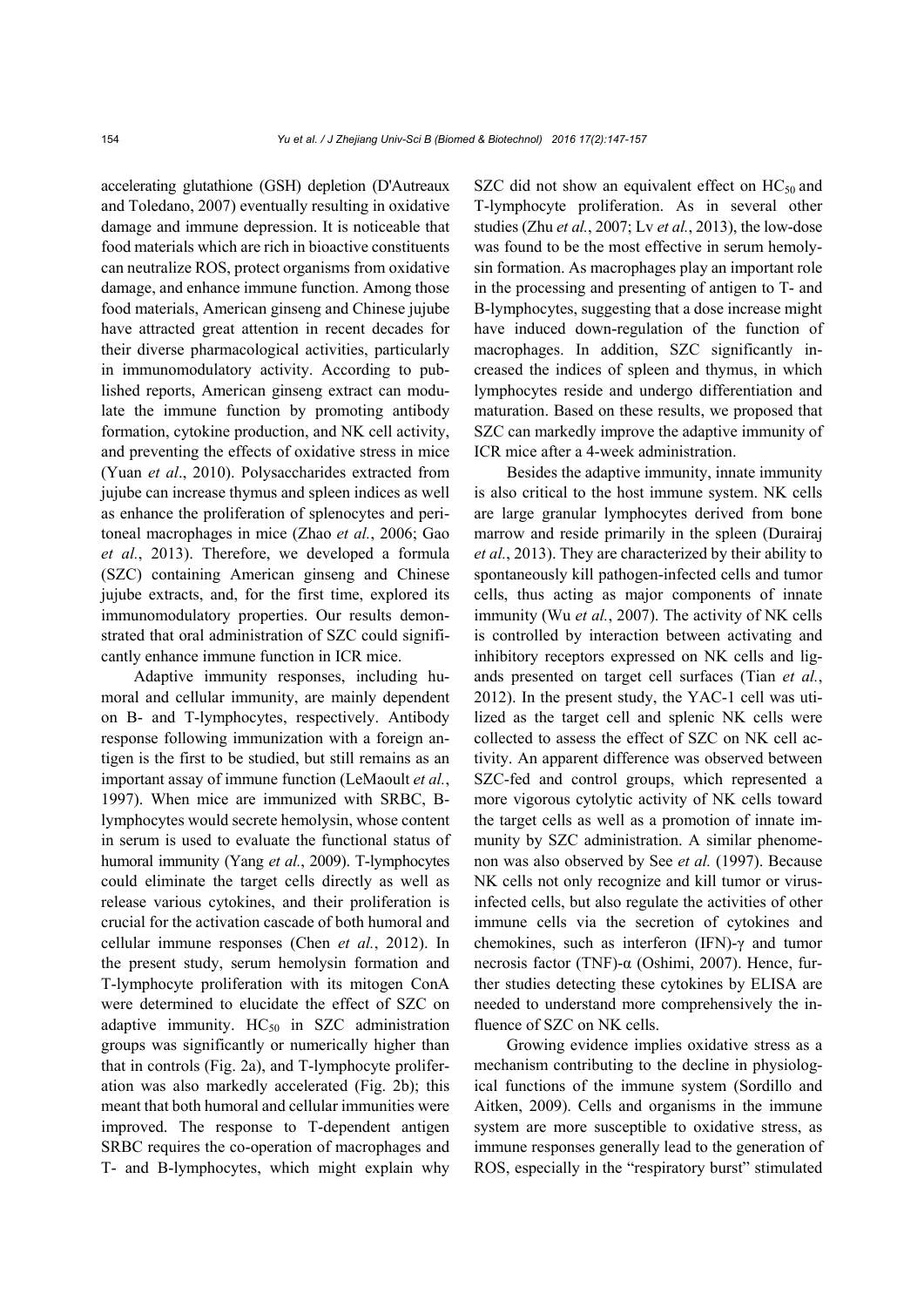by neutrophils and macrophages (Knight, 2000). Antioxidants play a pivotal role in scavenging the ROS, thereby protecting the tissues from oxidative damage and preserving adequate function. Likewise, the beneficial effects of antioxidants on immune functions in vitro and in vivo have been frequently observed. For example, Kim *et al*. (2012) reported that depletion of ascorbic acid could impair NK cell activity. Additionally, de la Fuente and Victor (2000) suggested that *N*-acetylcysteine and vitamin E could balance altered immune functions to optimum effect. In addition, results presented in this study indicated that the immunomodulatory effect of SZC might be due to antioxidant activities.

In order to avoid oxidative stress, diverse antioxidant defense mechanisms have been developed that can effectively scavenge ROS before causing oxidation to macromolecules (Sordillo and Aitken, 2009). Antioxidant enzymes are among the most efficient defense mechanisms, and the three primary enzymes involved in neutralizing ROS are SOD, CAT, and GSH-Px. MDA is one of the final decomposition products of lipid peroxidation (LPO), and reflects the extent of the injury suffered by cellular membranes (Fan *et al.*, 2014). In the present study, SZC generated a significant increase of antioxidant enzyme activities in liver and serum (SOD, CAT, GSH-Px), as well as an evident decrease of MDA content. The oxidative stresses in spleen and thymus were also reduced to a certain extent. The results are similar to the previous studies in which antioxidant activities of American ginseng and Chinese jujube were observed (Kim *et al.*, 2007; Shen *et al.*, 2009; Wang J.X. *et al.*, 2012). These findings suggested that the antioxidant activities of SZC might partially contribute to the immunomodulatory function.

## **5 Conclusions**

In summary, SZC exhibited dramatic immunomodulatory effects in ICR mice through intragastric administration. Moreover, its antioxidant activities were also observed, which might contribute to the immune enhancement. Therefore, our findings provide experimental evidence that SZC can be used daily to improve one's health and immune function efficiently. We have not performed any metabolic studies on SZC, owing to complexity of metabolism in humans. Further studies are required to develop an effective administration of SZC, and to investigate the mechanism underlying the immunomodulation before administration in humans is performed.

#### **Compliance with ethics guidelines**

Zhuo-ping YU, Dong-dong XU, Lai-feng LU, Xiao-dong ZHENG, and Wei CHEN declare that they have no conflict of interest.

All institutional and national guidelines for the care and use of laboratory animals were followed.

#### **References**

Barton, D.L., Liu, H., Dakhil, S.R., *et al.*, 2013. Wisconsin Ginseng (*Panax quinquefolius*) to improve cancer-related fatigue: a randomized, double-blind trial, N07C2. *JNCI*, **105**(16):1230-1238.

http://dx.doi.org/10.1093/jnci/djt181

Chen, Y., Tang, J., Wang, X., *et al.*, 2012. An immunostimulatory polysaccharide (SCP-IIa) from the fruit of *Schisandra chinensis* (Turcz.) Baill. *Int. J. Biol. Macromol.*, **50**(3): 844-848.

http://dx.doi.org/10.1016/j.ijbiomac.2011.11.015

- D'Autreaux, B., Toledano, M.B., 2007. ROS as signalling molecules: mechanisms that generate specificity in ROS homeostasis. *Nat. Rev. Mol. Cell Biol.*, **8**(10):813-824. http://dx.doi.org/10.1038/nrm2256
- de la Fuente, M., Victor, V.M., 2000. Anti-oxidants as modulators of immune function. *Immunol. Cell Biol.*, **78**(1):49-54.
- http://dx.doi.org/10.1046/j.1440-1711.2000.00884.x Dietert, R.R., Zelikoff, J.T., 2010. Identifying patterns of immune-related disease: use in disease prevention and management. *World J. Pediatr.*, **6**(2):111-118. http://dx.doi.org/10.1007/s12519-010-0026-1
- Durairaj, P., Breda, M., Miller, S.C., 2013. Quantitative augmentation of immune cells in elderly normal mice by short-term, daily consumption of an extract of North American ginseng (*Panax quinquefolius*). *Biomed. Res.*, **24**(2):199-205.
- Fan, Y., Ma, L., Zhang, W., *et al.*, 2014. The design of propolis flavone microemulsion and its effect on enhancing the immunity and antioxidant activity in mice. *Int. J. Biol. Macromol.*, **65**:200-207.
	- http://dx.doi.org/10.1016/j.ijbiomac.2014.01.041
- Gao, Q.H., Wu, C.S., Wang, M., *et al.*, 2013. The Jujube (*Ziziphus Jujuba* Mill.) Fruit: a review of current knowledge of fruit composition and health benefits. *J. Agric. Food Chem.*, **61**(14):3351-3363. http://dx.doi.org/10.1021/jf4007032
- Gil, A., Rueda, R., 2002. Interaction of early diet and the development of the immune system. *Nutr. Res. Rev.*, **15**(2):263-292.

http://dx.doi.org/10.1079/NRR200248

Goldstone, S.D., Hunt, N.H., *et al.*, 1997. Redox regulation of the mitogen-activated protein kinase pathway during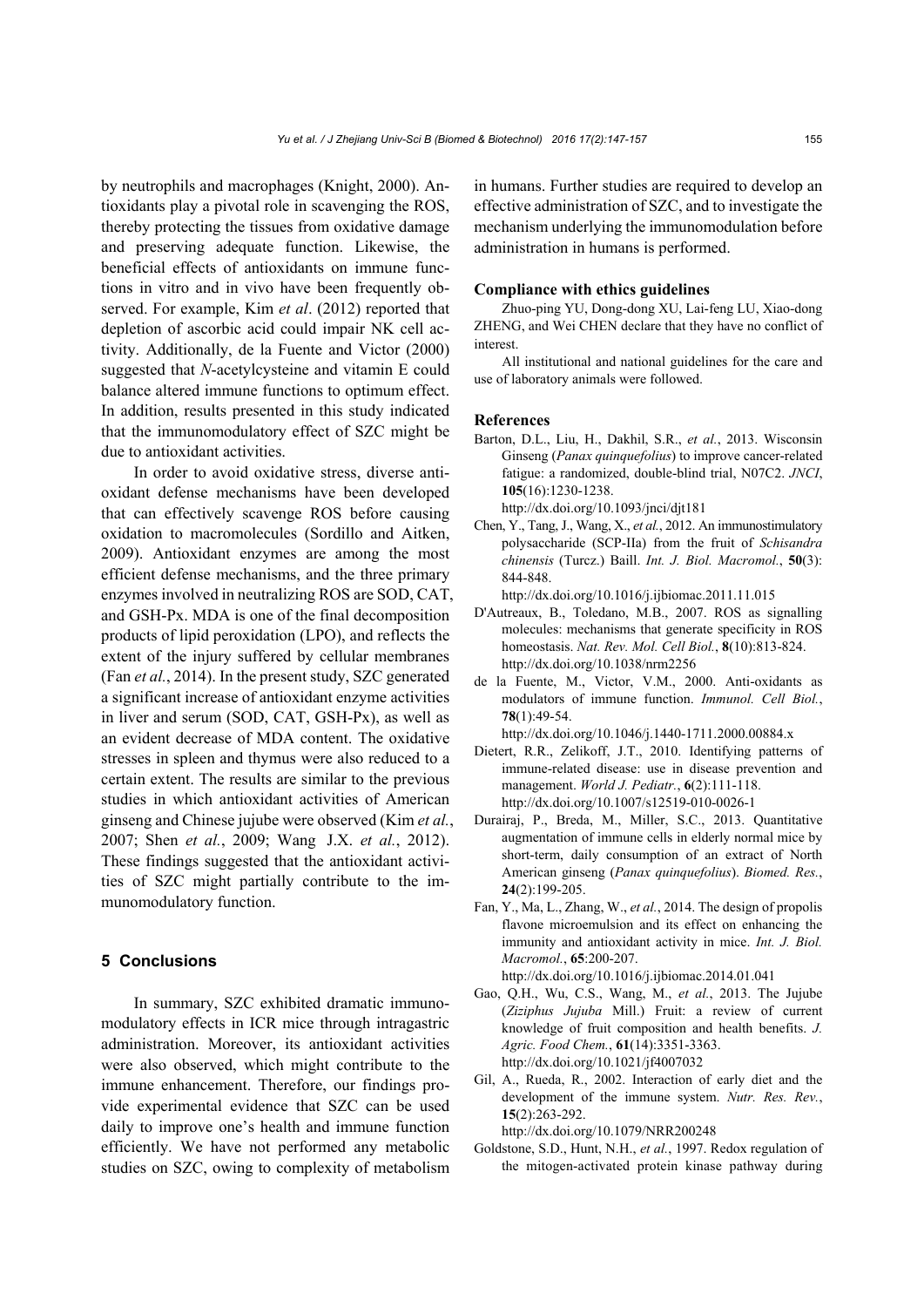lymphocyte activation. *BBA-Mol. Cell. Res.*, **1355**(3): 353-360.

http://dx.doi.org/10.1016/S0167-4889(96)00150-4

- Gunzer, W., Konrad, M., Pail, E., *et al.*, 2012. Exercise-induced immunodepression in endurance athletes and nutritional intervention with carbohydrate, protein and fat—what is possible, what is not? *Nutrients*, **4**(9):1187-1212. http://dx.doi.org/10.3390/nu4091187
- Huang, G.C., Wu, L.S., Chen, L.G., *et al.*, 2007. Immunoenhancement effects of Huang Qi Liu Yi Tang in a murine model of cyclophosphamide-induced leucopenia. *J. Ethnopharmacol.*, **109**(2):229-235. http://dx.doi.org/10.1016/j.jep.2006.07.023
- Ichikawa, T., Li, J., Nagarkatti, P., *et al.*, 2009. American ginseng preferentially suppresses STAT/iNOS signaling in activated macrophages. *J. Ethnopharmacol.*, **125**(1): 145-150.

http://dx.doi.org/10.1016/j.jep.2009.05.032

- Jiang, C.X., Zhao, L., Li, S.L., *et al.*, 2013. Preliminary characterization and immunostimulatory activity of polysaccharides from *Glossaulax didyma*. *Food Chem. Toxicol.*, **62**:226-230.
	- http://dx.doi.org/10.1016/j.fct.2013.08.079
- Kim, D.H., 2012. Chemical diversity of *Panax ginseng*, *Panax quinquifolium*, and *Panax notoginseng*. *J. Ginseng Res.*, **36**(1):1-15.

http://dx.doi.org/10.5142/jgr.2012.36.1.1

- Kim, J.E., Cho, H.S., Yang, H.S., *et al.*, 2012. Depletion of ascorbic acid impairs NK cell activity against ovarian cancer in a mouse model. *Immunobiology*, **217**(9):873-881. http://dx.doi.org/10.1016/j.imbio.2011.12.010
- Kim, K.T., Yoo, K.M., Lee, J.W., *et al.*, 2007. Protective effect of steamed American ginseng (*Panax quinquefolius* L.) on V79-4 cells induced by oxidative stress. *J. Ethnopharmacol.*, **111**(3):443-450. http://dx.doi.org/10.1016/j.jep.2007.01.004
- Knight, J.A., 2000. Review: free radicals, antioxidants and the immune system. *Ann. Clin. Lab. Sci.*, **30**(2):145-158.
- LeMaoult, J., Szabo, P., Weksler, M.E., 1997. Effect of age on humoral immunity, selection of the B-cell repertoire and B-cell development. *Immunol. Rev.*, **160**(1):115-126. http://dx.doi.org/10.1111/j.1600-065X.1997.tb01032.x
- Lemmon, H.R., Sham, J., Chau, L.A., *et al.*, 2012. High molecular weight polysaccharides are key immunomodulators in North American ginseng extracts: characterization of the ginseng genetic signature in primary human immune cells. *J. Ethnopharmacol.*, **142**(1):1-13. http://dx.doi.org/10.1016/j.jep.2012.04.004
- Lesser, M.P., Shick, J.M., 1989. Effects of irraniance and ultraviolet-radiation on photodaptation in the zooxanthellae of *Aiptasia pallida*: primary production, photoinhibition, and enzymic defenses against oxygen-toxicity. *Mar. Biol.*, **102**(2):243-255.

http://dx.doi.org/10.1007/BF00428286

Li, J.Q., Ichikawa, T., Jin, Y., *et al.*, 2010. An essential role of Nrf2 in American ginseng-mediated anti-oxidative actions in cardiomyocytes. *J. Ethnopharmacol.*, **130**(2):222-230.

http://dx.doi.org/10.1016/j.jep.2010.03.040

Li, J.W., Ding, S.D., Ding, X.L., 2007. Optimization of the ultrasonically assisted extraction of polysaccharides from *Zizyphus jujuba* cv. jinsixiaozao. *J. Food Eng.*, **80**(1): 176-183.

http://dx.doi.org/10.1016/j.jfoodeng.2006.05.006

Li, W.J., Nie, S.P., Peng, X.P., *et al.*, 2012. *Ganoderma atrum* polysaccharide improves age-related oxidative stress and immune impairment in mice. *J. Agric. Food Chem.*, **60**(6): 1413-1418.

http://dx.doi.org/10.1021/jf204748a

- Lv, Y.J., Huang, J.M., Cai, M., *et al.*, 2013. A health food high-peptide meal alleviates immunosuppression induced by hydrocortisone and cyclophosphamide in mice. *Food Funct.*, **4**(9):1352-1359. http://dx.doi.org/10.1039/c3fo30230j
- Morris, A.C., Anderson, N., Brittan, M., *et al.*, 2013. Combined dysfunctions of immune cells predict nosocomial infection in critically ill patients. *Br. J. Anaesth.*, **111**(5):778-787. http://dx.doi.org/10.1093/bja/aet205
- Mucalo, I., Jovanovski, E., Rahelic, D., *et al.*, 2013. Effect of American ginseng (*Panax quinquefolius* L.) on arterial stiffness in subjects with type-2 diabetes and concomitant hypertension. *J. Ethnopharmacol.*, **150**(1):148-153. http://dx.doi.org/10.1016/j.jep.2013.08.015
- Oshimi, K., 2007. Progress in understanding and managing natural killer-cell malignancies. *Brit. J. Haematol.*, **139**(4):532-544.

http://dx.doi.org/10.1111/j.1365-2141.2007.06835.x

- Plastina, P., Bonofiglio, D., Vizza, D., *et al.*, 2012. Identification of bioactive constituents of *Ziziphus jujube* fruit extracts exerting antiproliferative and apoptotic effects in human breast cancer cells. *J. Ethnopharmacol.*, **140**(2):325-332. http://dx.doi.org/10.1016/j.jep.2012.01.022
- Qi, L.W., Wang, C.Z., Yuan, C.S., 2011. Ginsenosides from American ginseng: chemical and pharmacological diversity. *Phytochemistry*, **72**(8):689-699. http://dx.doi.org/10.1016/j.phytochem.2011.02.012
- Salva, S., Cecilia Merino, M., Agueero, G., *et al*., 2012. Dietary supplementation with probiotics improves hematopoiesis in malnourished mice. *PLoS ONE*, **7**(2):e31171. http://dx.doi.org/10.1371/journal.pone.0031171
- See, D.M., Broumand, N., Sahl, L., *et al.*, 1997. In vitro effects of echinacea and ginseng on natural killer and antibodydependent cell cytotoxicity in health subjects and chronic fatigue syndrome or acquired immunodeficiency syndrome patients. *Immunopharmacology*, **35**(3):229-235. http://dx.doi.org/10.1016/S0162-3109(96)00125-7
- Shen, X., Tang, Y., Yang, R., *et al.*, 2009. The protective effect of *Zizyphus jujube* fruit on carbon tetrachloride-induced hepatic injury in mice by anti-oxidative activities. *J. Ethnopharmacol.*, **122**(3):555-560. http://dx.doi.org/10.1016/j.jep.2009.01.027
- Sordillo, L.M., Aitken, S.L., 2009. Impact of oxidative stress on the health and immune function of dairy cattle. *Vet. Immunol. Immunop.*, **128**(1-3):104-109.